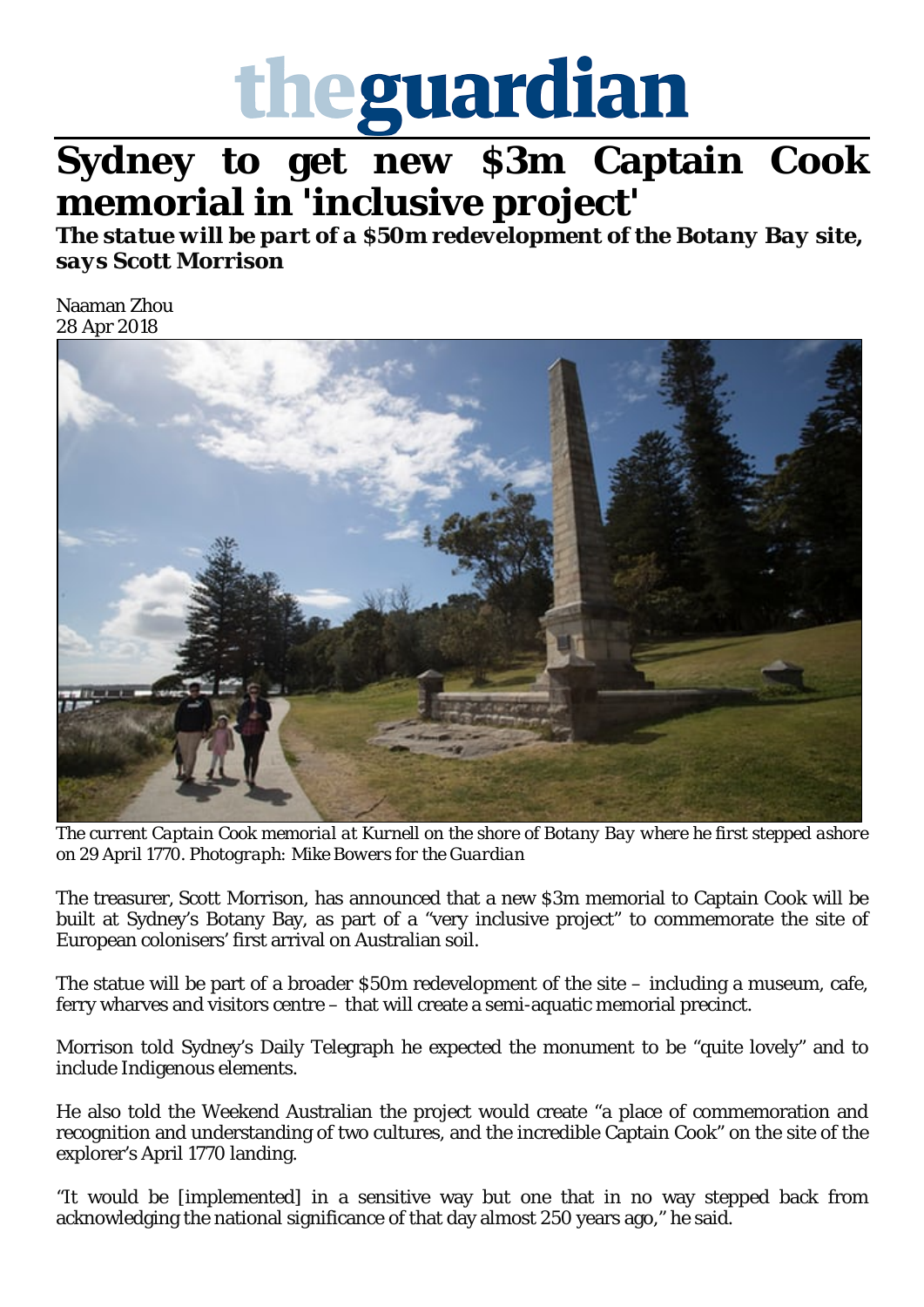In August last year, a statue of Cook in Sydney's Hyde Park and one of former NSW governor Lachlan Macquarie were defaced with graffiti phrases such as "no pride in genocide", in what the prime minister, Malcolm Turnbull, likened to a Stalinist purge.

The Hyde Park statue's inscription claimed Cook "discovered" Australia and was criticised for being factually incorrect.

Macquarie's statue, created in 2013, had been criticised for memorialising genocide, because of the governor's April 1816 order of the Appin massacre, a military raid where he told soldiers that Indigenous people should be "hanged up on trees in conspicuous situations, to strike the survivors with the greater terror".



In January, another statue of Cook was vandalised in Melbourne before Australia Day.

The New South Wales attorney general, Mark Speakman, told the Daily Telegraph the memorial, which would be funded by the Commonwealth and NSW governments, would be "a very inclusive project".

"This is a site of major national significance and I hope what we're doing at Kurnell will be a chance for Australians to commemorate many layers of Australian history," he said.

The current memorial to Cook at Botany Bay was built in the 19th century. The design of the new monument will be put to tender, and it is expected to be built before the 250th anniversary of Cook's landing, in April 2020.